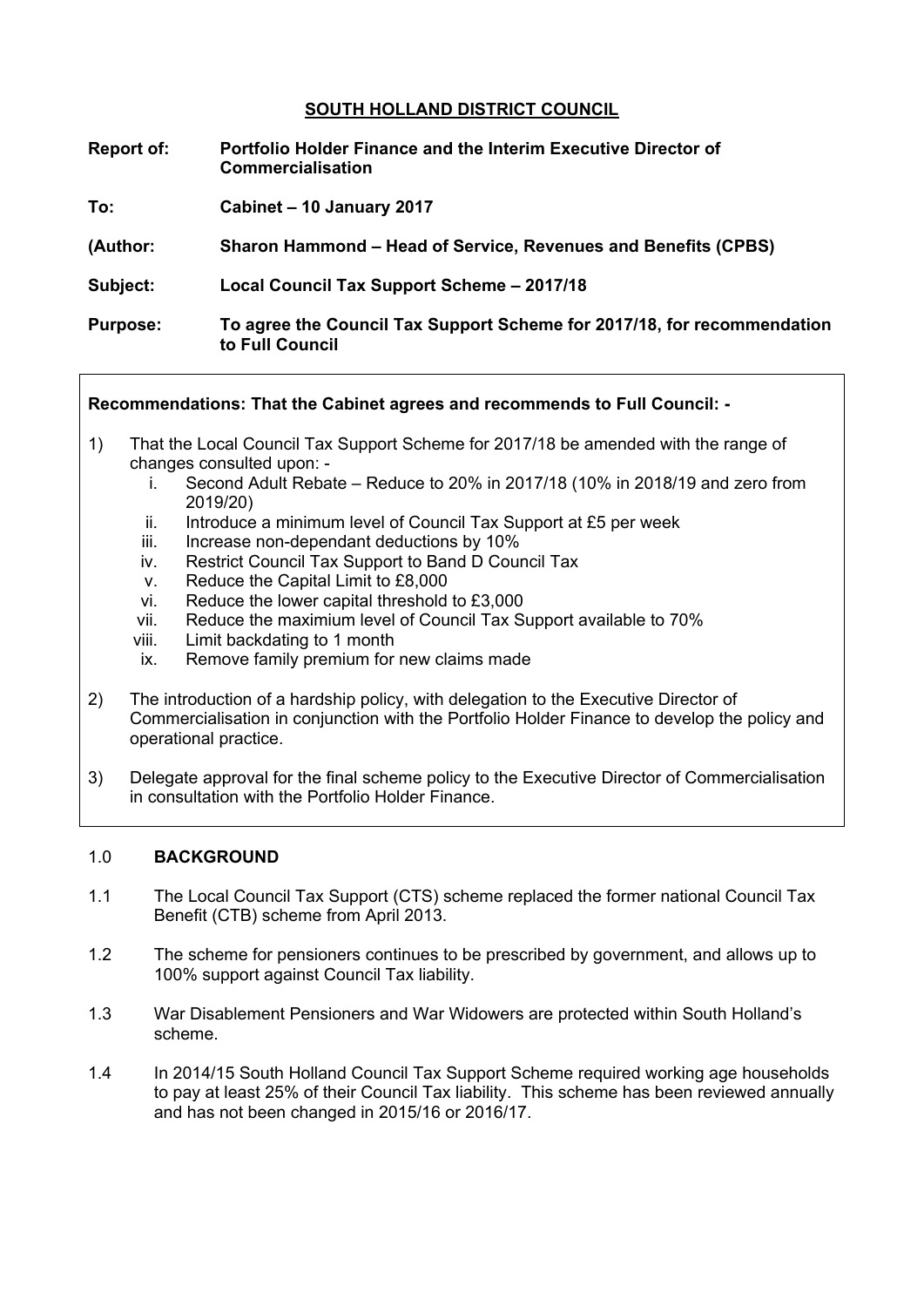- 1.5 The costs of the Local Council Tax Reduction Scheme are borne in the following proportions by the County Council (76%), the Police and Crime Commissioner (13%) and South Holland District Council (11%).
- 1.6 In the Medium Term Financial Plan report to the Joint Performance Monitoring Panel and Policy Development Panel on 14th December 2015 it was suggested that this scheme be reviewed in 2016/17 as part of other opportunities work in the 2017/18 budget setting cycle. The panel supported this plan as part of the 2016/17 Medium Term Financial Plan.
- 1.7 Detailed examination has taken place with the Governance & Audit committee with reports presented on 28<sup>th</sup> July 2016 & 15<sup>th</sup> September 2016.
- 1.8 With some amendments, Cabinet decided at its meeting on 8<sup>th</sup> November 2016 to consult on changes to the working age scheme included in that report.
- 1.9 The proposed changes were presented and discussed at a meeting of the Joint Performance Monitoring Panel and Policy Development Panel on the 22<sup>nd</sup> November 2016; the points emerging from that meeting are included in the Consultation Report at Appendix B.
- 1.10 Consultation with the public took place between 11<sup>th</sup> November and  $14<sup>th</sup>$  December 2016. The results of the consultation are summarised in Section 4 of this report, with more detail in Appendix B, Part 1.

### 2.0 **OPTIONS**

- 2.1 Option 1 Do nothing. Retain the existing Council Tax Support Scheme for 2017/18
- 2.2 Option 2 Revise the scheme through a range of changes. The proposals consulted upon following Cabinet meeting on 8<sup>th</sup> November 2016 were:
	- i. Second Adult Rebate Phased removal over a three year period.
	- ii. Introduce a minimum level of Council Tax Support at £5 per week
	- iii. Increase non-dependant deductions by 10%
	- iv. Restrict Council Tax Support to Band D Council Tax
	- v. Reduce the Capital Limit to £8,000 (currently £16,000)
	- vi. Reduce the lower capital threshold to £3,000 (currently £6,000)
	- vii. Reduce the maximium level of Council Tax Support available to 70% (currently 75%)
	- viii. Limit backdating to 1 month (currently 3 months)
	- ix. Remove family premium for new claims made

These changes would see a reduction in Council Tax Support expenditure (based on current position) of around £187,000 (approximately £20,000 for South Holland District Council).

Details of the current scheme and effect of the proposed changes are provided in Appendix A.

### 3.0 **SUMMARY OF THE IMPACT OF THE CHANGES**

3.1 At the time of writing the report, if the changes are agreed as proposed, the impact in summary for claimants will be as follows: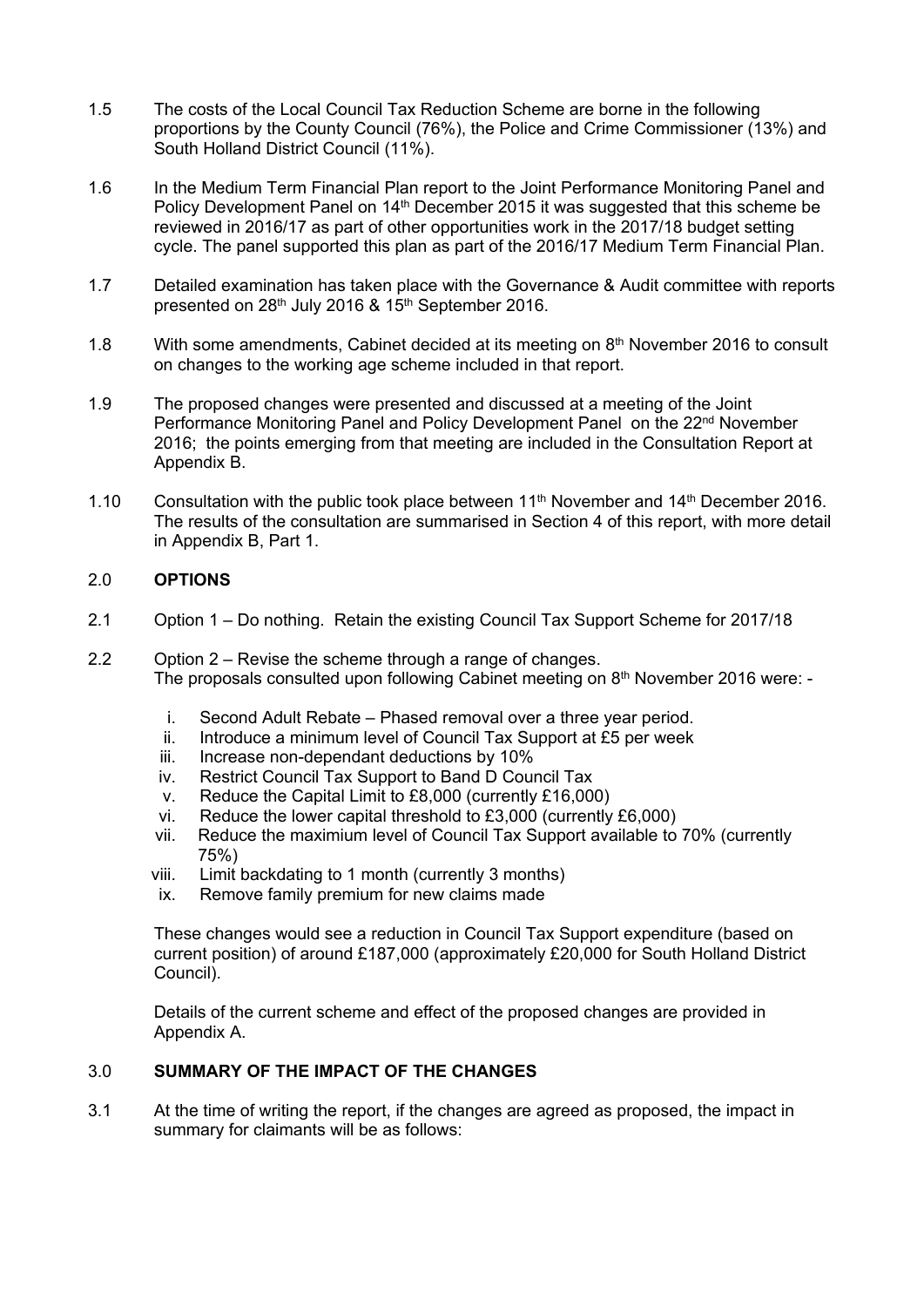| Detail of change                            | Number of working age<br>claimants affected |
|---------------------------------------------|---------------------------------------------|
| Abolish second adult rebate                 | 37                                          |
| Introduce a minimum weekly amount of £5     | 246                                         |
| 10% Increase in non-dependant deductions    | 144                                         |
| <b>Restriction to Band D Council Tax</b>    | 25                                          |
| Reduce capital limit from £16k to £8k       | 29                                          |
| Reduce lower capital limit from £6k to £3k  | 116                                         |
| Reduce maximum council tax support level to | 2848                                        |
| 70%                                         |                                             |

| <b>Reduction</b><br>in Council<br>Tax<br><b>Support</b> | Average<br>loss per<br>year | <b>Minimum</b><br>loss per<br>year | <b>Greatest</b><br>loss per<br>year | $%$ of<br><b>Claimants</b><br>losing<br>above<br>average | $%$ of<br><b>Claimants</b><br>losing<br>below<br>average |
|---------------------------------------------------------|-----------------------------|------------------------------------|-------------------------------------|----------------------------------------------------------|----------------------------------------------------------|
| £187,306                                                | £67.23                      | £3.32                              | £1383.27                            | 14%                                                      | 86%                                                      |

### 4.0 **CONSULTATION**

- 4.1 Consultation to gain the views of the public and other interested parties on the proposed changes to the Council Tax Support Scheme took place between 11<sup>th</sup> November and 14<sup>th</sup> December 2016.
- 4.2 The consultation was available on line, with paper copies available through Customer Services. It was promoted through South Hollands own channels of website and social media. Media coverage was also secured through the local newspaper in print and online.
- 4.3 A total of 30 responses were received. It is recognised this is a very low response rate and as such the results cannot be wholly relied on as being fully representative of respondent views or to be statistically significant.
- 4.4 The responses from the public consultation are summarised in the table below. Whilst acknowledging the response rate was low, the responses that were received demonstrate general support for the changes proposed.

|                                                     | Yes    | No.    | Don't<br>know |
|-----------------------------------------------------|--------|--------|---------------|
| Abolish second adult rebate, phased out over 3      | 68.97% | 20.69% | 10.34%        |
| vears                                               |        |        |               |
| Introduce a minimum weekly amount $(E5)$ of         | 70%    | 30%    | $0\%$         |
| council tax support                                 |        |        |               |
| Increase non-dependent deductions by 10%            | 58.62% | 20.69% | 20.69%        |
| Restrict Council Tax Support to Band D              | 53.33% | 43.33% | 3.33%         |
| Lower the maximum capital limit from £16,000 to     | 58.62% | 34.48% | 6.90%         |
| £8,000                                              |        |        |               |
| Lower the capital threshold from £6,000 to £3,000   | 51.72% | 37.93% | 10.34%        |
| Reduce the level of Council Tax Support available   | 60%    | 40%    | $0\%$         |
| from 75% to 70%                                     |        |        |               |
| Limit the back dating of benefit to 1 month (from 3 | 72.41% | 20.69% | 6.90%         |
| months)                                             |        |        |               |
| Remove the family premium for new applications      | 53.33% | 36.67% | 10.0%         |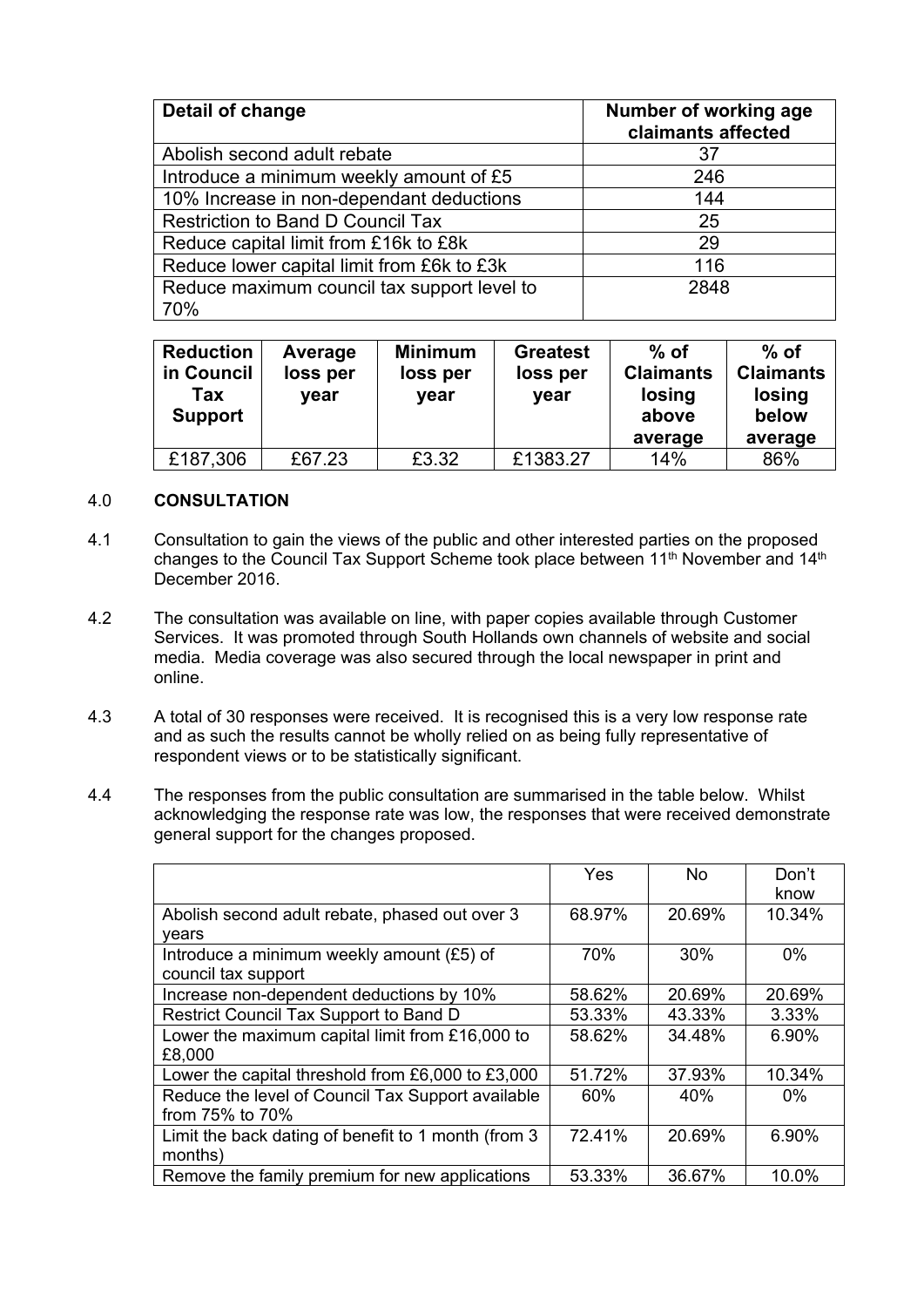- 4.5 Through the consultation process, views were also sought on whether South Holland should introduce a hardship policy, allowing individual circumstances of those affected to be examined from April 2017 and for time limited hardship payments where hardship is established through a claim process. This was again supported with 70% of respondents agreeing.
- 4.6 The consultation report, and the notes from the meeting of the Joint Performance Monitoring Panel and Policy Development Panel are provided at Appendix B.

## 5.0 **REASONS FOR RECOMMENDATION**

- 5.1 The local council tax reduction scheme will be in it's fifth year of operation in 2017/18. An annual review is required, even if no changes are proposed. National funding for the scheme is diminishing with zero contribution from central government expected by 2019/20 which means that the full cost will be met by the precepting bodies (SHDC, Lincolnshire County Council and the Police).
- 5.2 Introducing the changes as outlined will help South Holland reduce the scheme expenditure in 2017/18. The introduction of a hardship policy would provide time-limited support in individual cases where hardship is established. This would alleviate the concerns expressed by members of the Joint Performance Monitoring Panel and Policy Development Panel.
- 5.3 When revising a scheme which has the effect of reducing the amount of Council Tax Support to which any claimant is entitled, the revision must include transitional provision as the authority thinks fit. The proposal includes a phased approach to the removal of second adult rebate over a 3 year period. In addition, the introduction of time limited support in individual cases where hardship is established will offer transitional provision for claimants.

### 6.0 **EXPECTED BENEFITS**

- 6.1 The Council is able to demonstrate that best practice is followed and that they are proactice in examining policies witin the financial framework of the Council to ensure value for money criteria is being satisfied.
- 6.2 There will be a cost reduction to the Council of approximately £20,000

## 7.0 **IMPLICATIONS**

### 7.1 **Constitution & Legal**

- 7.1.1 The conditions of the existing scheme were reviewed against applicable legislation in 2012. The revised scheme will be subject to a similar review before it is introduced.
- 7.1.2 The current hardship policy of the council will operate with the CTS scheme conditions to allow individual cases to be examined as necessary. This is also likely to be used for transitional arrangements for individual claimants as needed.

### 7.2 **Financial**

7.2.1 Council Tax Support scheme costs in 2016/17 are forecast to be approximately £4,400,000 (£485,000 to this Council).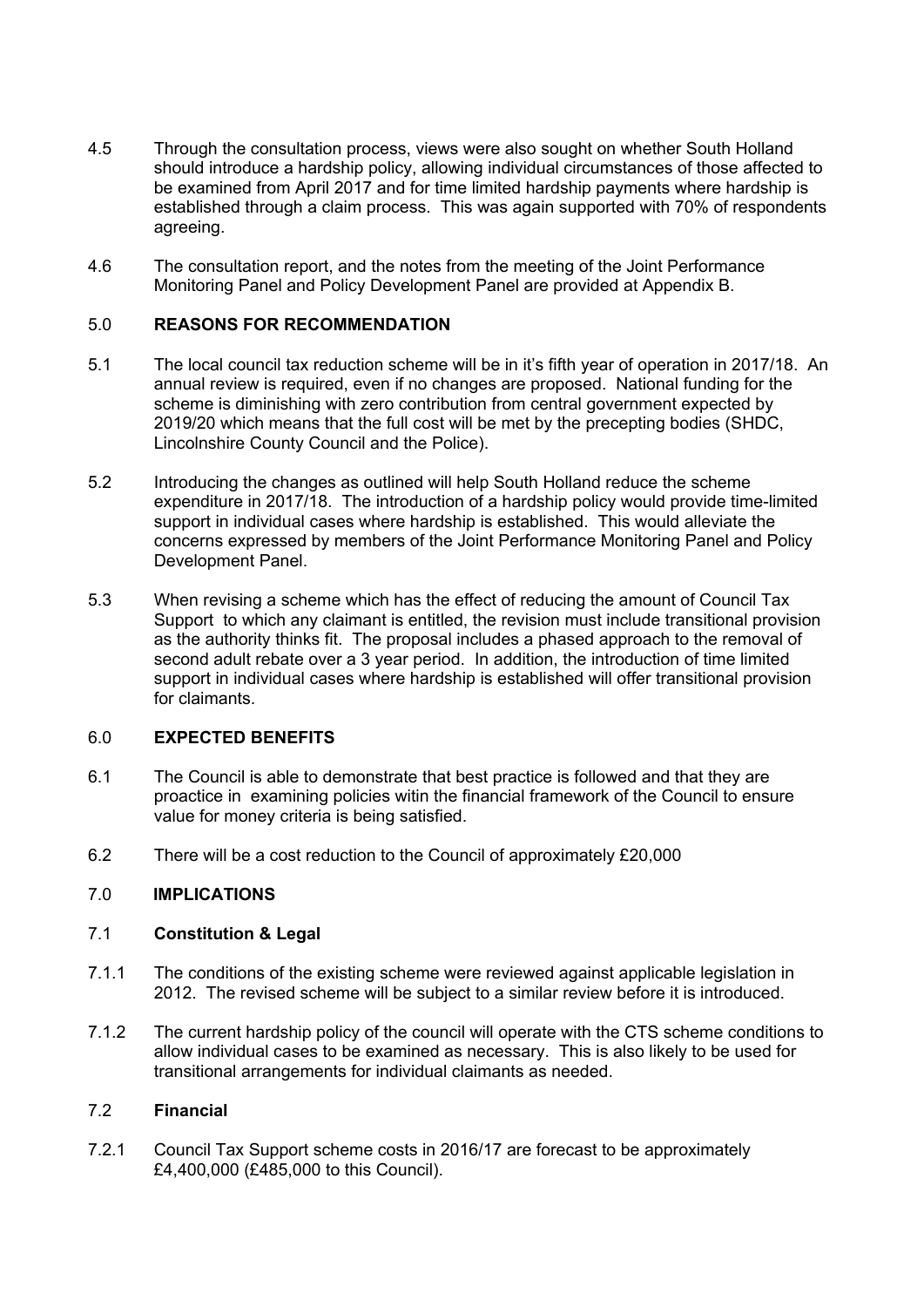- 7.2.2 Working age claimant element costs approximately £1,718,000 with £189,000 (11%) borne by this Council.
- 7.2.3 The current Medium Term Financial Forecast approved February 2016 does not include any planned changes to the levels of discounts for working age claimants. If approved, the expected cost reduction will be built into the future forecast.
- 7.2.4 Applying the changes proposed will reduce CTS expenditure by approximately £187,000, based on current information. All working age claimants will be affected by the changes with the exception of war pensioners who are protected. The reduction in the overall level of CTS discount to 70% will affect all 2,848 claimants. Of these, 670 will also be affected by the individual discount adjustments. Overall weekly reduction for all working age claimants will be in the range of £0.06 to £26.60 depending on circumstances. The average overall loss is £1.29 per week; 86% of claimants will lose less than the average. 14% claimants will lose above average.
- 7.2.5 These changes represent an invest-to-save project with overall costs of £20k anticipated. Lincolnshire County Council has provisionally agreed to contribute £15k with £5k to be funded from the transformation reserve. The Police and Crime Commissioner will be asked to contribute £3k in line with the anticipated reductions in support going forward.
- 7.2.6 Software upgrades are required for further changes of a more fundamental nature are intended to progress with our system provider for operation 2018/19 and beyond.

### 7.3 **Risk Management**

- 7.3.1 Reduction in the level of Council Tax Support means working age claimants will be required to pay more of their Council Tax bill. An increased allowance for non-collection will need to be made. The impact on collection levels will be monitored over the course of 2017/18.
- 7.3.2 Changes to the local Council Tax Support scheme begin to move the working age scheme further away from the prescribed scheme for pensioners and the rules around Housing Benefit adding complexities to administration and customer contact. The administration of hardship claims will increase demands on the Revenues and Benefit service. During 2017/18 increased contact and demand on resources will be monitored.

### 8.0 **WARDS/COMMUNITIES AFFECTED**

8.1 All

### 9.0 **ACRONYMS**

9.1 CTS – Council Tax Support CTB – Council Tax Benefit

| <b>Background papers:-</b> | None |
|----------------------------|------|
|----------------------------|------|

## **Lead Contact Officer**

| Name and Post:    | Suzanne Jones, Interim Executive Director of Commercialisation |
|-------------------|----------------------------------------------------------------|
| Telephone Number: | 01775 761161                                                   |
| Email:            | Suzanne.jones@breckland-sholland.gov.uk                        |